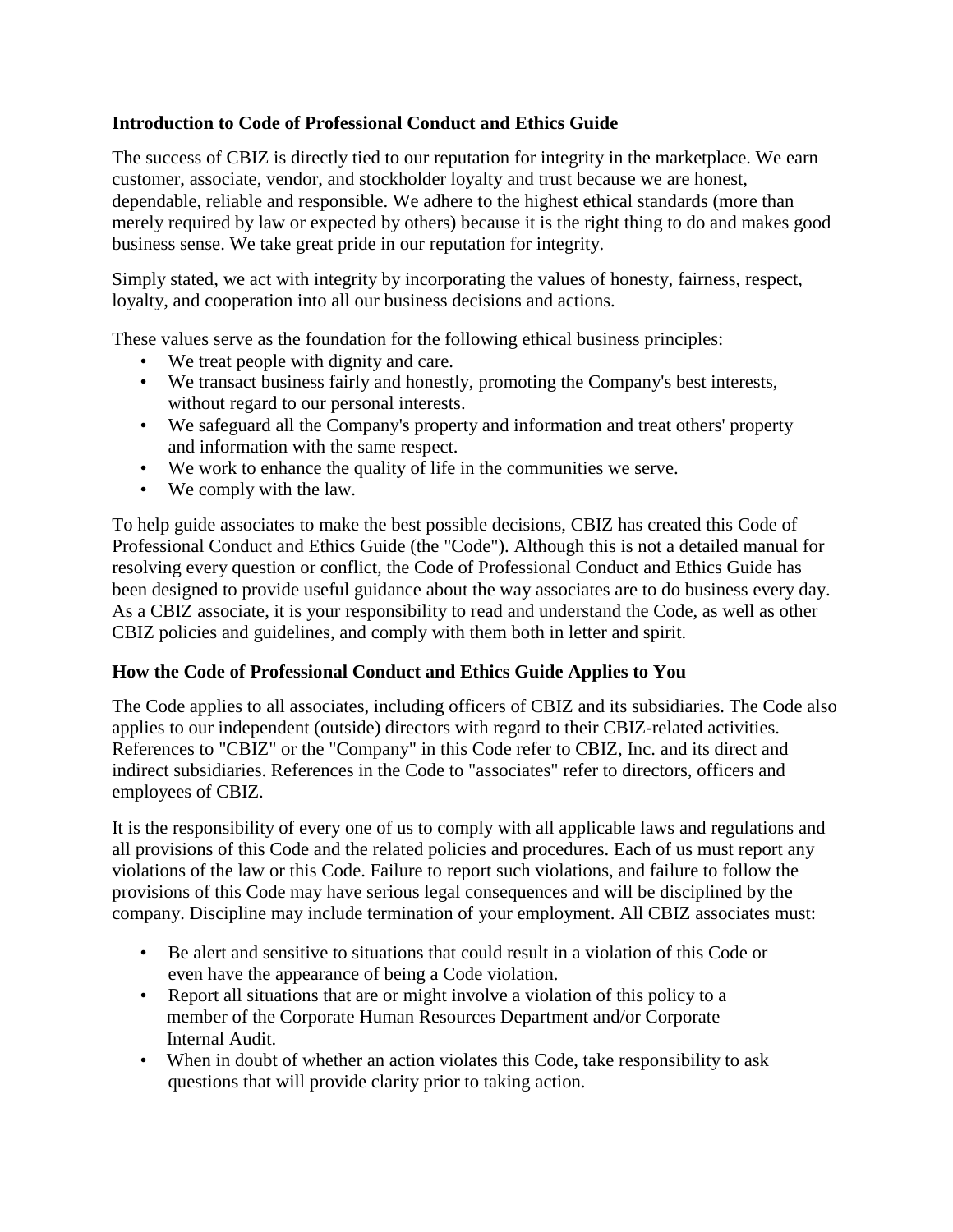#### **Reporting Violations**

Under federal law, CBIZ has provided associates with a telephone hotline to report anonymously accounting, internal control and auditing complaints to the Audit Committee of the Board of Directors. The CBIZ Employee Ethics Hotline is maintained by Security Voice, an outside agency not affiliated with the Company. A special toll-free number and website enable CBIZ employees to report violations of the Code, particularly those regarding questionable accounting or auditing matters, to a specially trained third-party; callers will not be talking to a CBIZ employee when they call. Other types of complaints (for example, human resources issues or suggestions for improving CBIZ non-financial processes) should be directed to the appropriate resources within your business unit or the corporate office. The CBIZ Employee Ethics Hotline is available 24 hours a day, seven days a week. You may choose to remain anonymous when calling the hotline and any employee who reports possible or actual wrongdoing in good faith will not be retaliated against if they choose to share their identity. Associates may report a complaint by dialing 1-866-255-2611 or by visiting the Security Voice website at [www.securityvoice.com/reports.](http://www.securityvoice.com/reports) The CBIZ Internal Audit Department will provide the Audit Committee with a report of all complaints received and the results of its investigation. All associates are obliged to report violations of the Code or applicable law and to cooperate in any investigations into such violations.

#### **Investigations and Disciplinary Action**

We will initiate a prompt investigation following any credible indication that a breach of law or this Code may have occurred. We will also initiate appropriate corrective action as we deem necessary, which may include notifying appropriate authorities.

CBIZ strives to impose discipline for each violation of the Code that fits the nature and particular facts of the violation. CBIZ generally will issue warnings or reprimands for less significant, firsttime offenses. Violations of a more serious nature may result in an action such as suspension without pay, demotion, or reduction of compensation. Termination of employment generally is reserved for conduct such as theft or other violations amounting to a breach of trust, or for cases where a person has engaged in multiple violations. Termination may also be appropriate for dishonesty or ethical violations if the associate has had appropriate training and consciously chose to pursue such behaviors. Violations of the Code are not the only basis for disciplinary action. CBIZ has additional guidelines and procedures governing conduct, and violations of those guidelines and procedures may also result in corrective or disciplinary action. Ultimately, each infraction will be considered based upon the facts and circumstances of the particular case.

### **No Retaliation**

We will not retaliate against anyone who, in good faith, notifies us of a possible violation of law or this Code, nor will we tolerate any harassment or intimidation of any employee who reports a suspected violation. In addition, there are federal "whistleblower" laws that are designed to protect employees from discrimination or harassment for providing information to us or governmental authorities, under certain circumstances, with respect to certain laws such as those governing workplace safety, the environment, securities fraud and federal law relating to fraud against stockholders.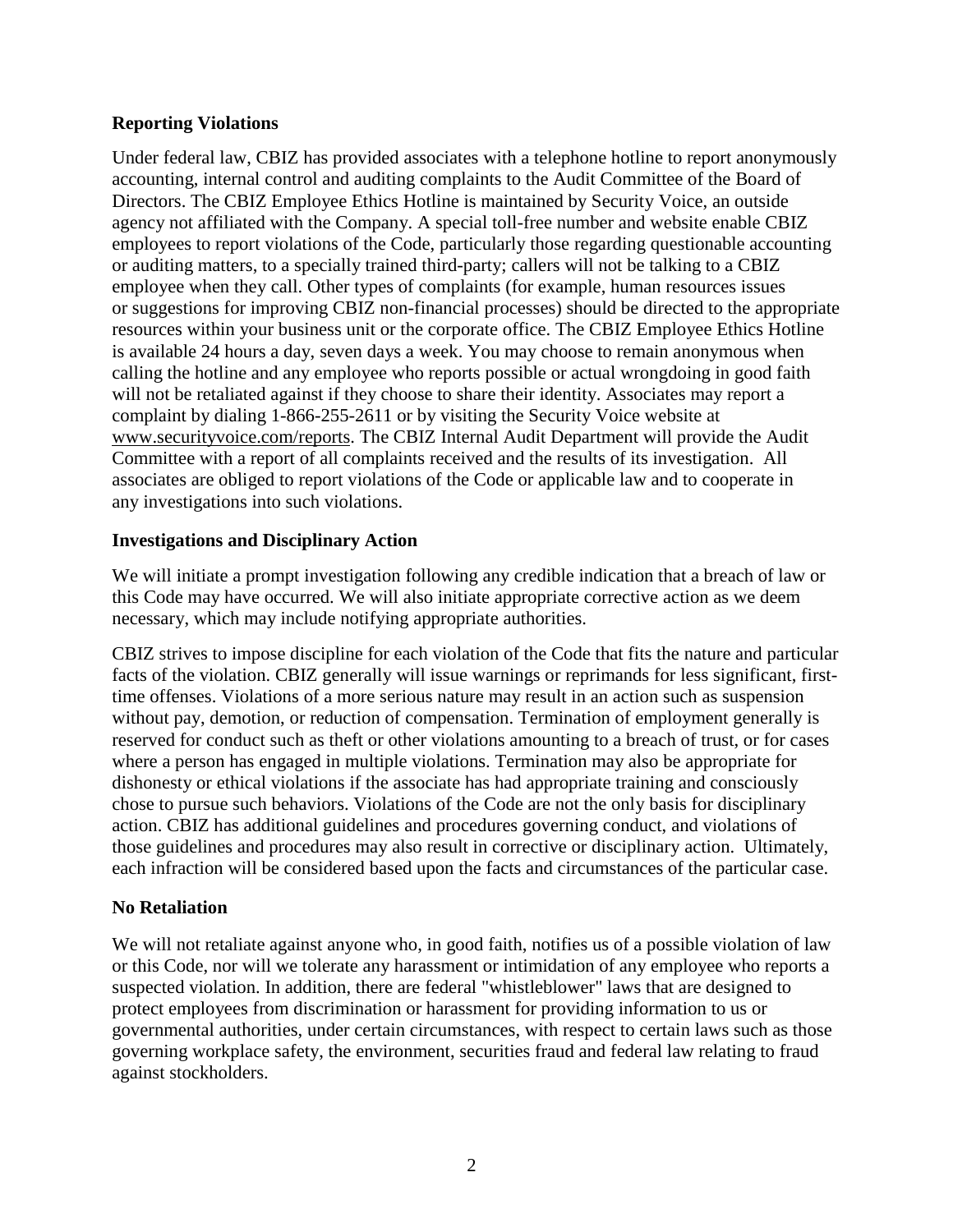## **Approvals and Waivers**

Approvals required under this Code should be documented. Any request for a waiver of this Code must be submitted in writing to our Director of Internal Audit who has authority to decide whether to grant a waiver. However, a waiver of any provision of this Code for a director or an executive officer must be approved by our Board of Directors or its designated committee and will be promptly disclosed to the extent required by law or regulation.

## **General Standards of Conduct**

Our Code of Professional Conduct and Ethics Guide is designed to provide our associates with knowledge of our values and provide guidance for maintaining and enhancing our culture of integrity. They include:

- Buying Products and Services. We will buy the Company's products and services through negotiations that are open, competitive and fair.
- Receiving Gifts, Entertainment and Other Payments. We will not receive (or appear to receive) any unapproved personal benefit as a result of our positions with the Company. Vendor gifts or entertainment will not persuade our vendor selection process.
- Giving Gifts, Entertainment and Other Payments. We will offer gifts and entertainment as a means of building customer relationships, but we will not use gifts or entertainment to improperly influence a customer's purchasing decision.
- Maintaining and Disclosing Company Information. We will accurately and completely maintain all Company information (including records and reports), use Company information only for business purposes, and disclose confidential information only when authorized.
- Protecting and Preserving Company Property. We will protect and preserve all of the facilities, technology, furniture, equipment, products, documents and other assets of the Company, and treat Company assets as the sole property of the Company to be used only for Company purposes.
- Obtaining and Using Competitors' and Others' Information and Property. We will only obtain information about competitors and others from a variety of legitimate sources, and will avoid the circumstance or appearance of unlawfully misusing or taking the information or property of others.

• Being Socially Responsible, including Community, Public Service, and Political Action.

We will strive to be good corporate citizens by acting with integrity at all times, in a manner which will positively reflect on the Company, and by making or encouraging appropriate contributions of time and money in the communities we serve.

• Promoting Health, Safety and the Environment. We will conduct our business responsibly, in a manner designed to protect the health and safety of our associates, customers, the public and the environment.

# **Compliance with Applicable Laws**

First and foremost, our policy is to behave in an honest and ethical manner and comply with all laws, rules and government regulations that apply to our business (including any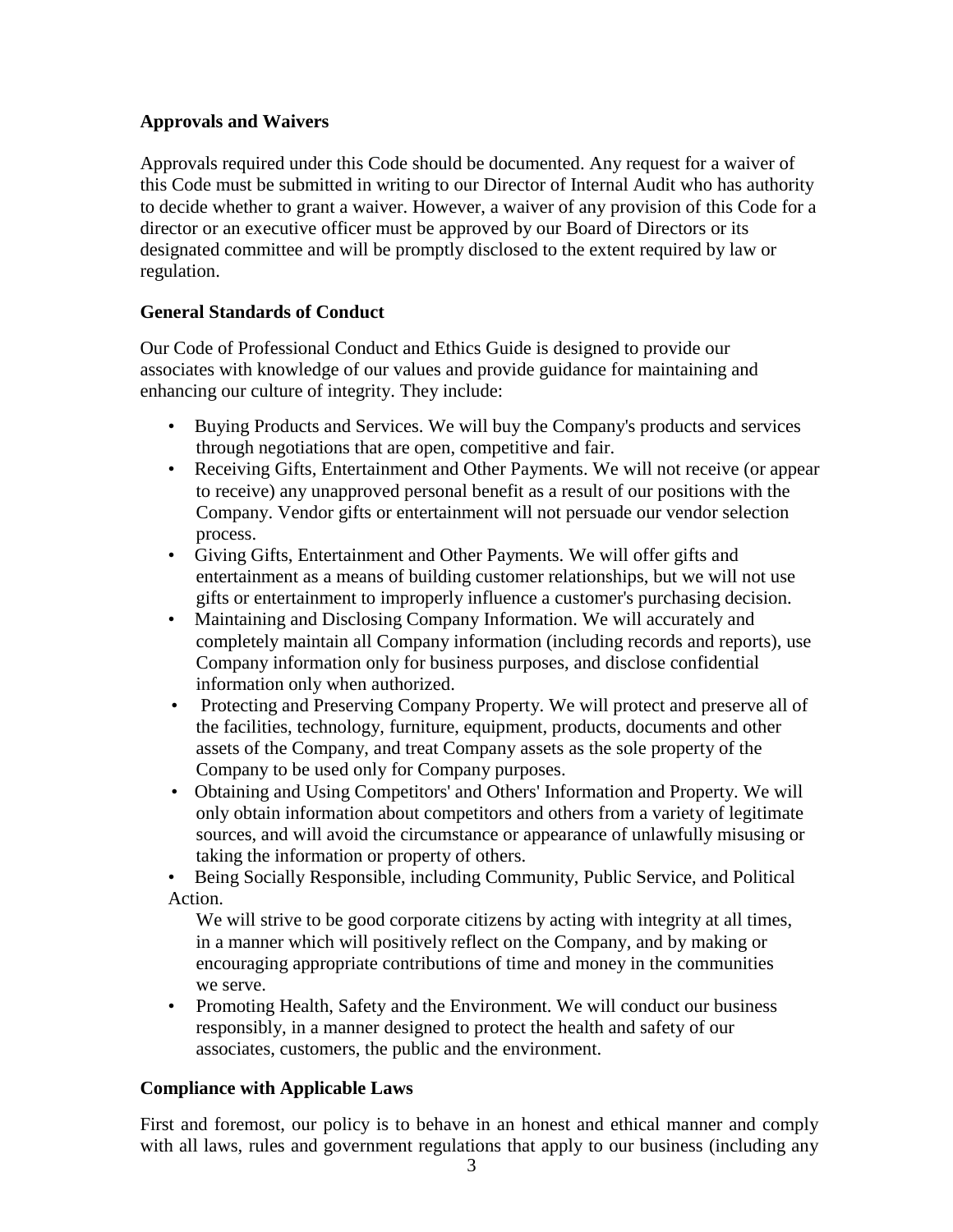insider trading laws). Although we address several important legal topics in this Code, we cannot anticipate every possible situation or cover every topic in detail. It is your responsibility to know and follow the law and conduct yourself in an ethical manner. It is also your responsibility to report any violations of the law or this Code.

# **Conflicts of Interest**

The Company adheres to the ethical principle that no associate, nor any an associate's family, may have any personal interest outside the Company which conflicts with the interest of the Company and puts the associate in a position where the associate's relationship with the Company could be used for personal gain. It is in the interest of associates and the Company to:

- Avoid improper situations, and/or
- Document the obtaining of advance approval by management of situations that might appear questionable but which are, in fact, proper.

# **Purpose**

In order to assist associates in complying with this principle, the Code provides guidelines which define situations that are not acceptable, or which require documentation of having obtained advanced approval from management or the Board of Directors.

### **General Guidelines**

It is not possible to describe every conflict of interest, but some situations that could cause a conflict of interest include:

- Lending to or borrowing from individuals or organizations (other than financial institutions) that do business or compete with the Company;
- Benefiting personally from the sale, purchase or lease of goods or services to or from the Company, either directly or through an intermediary;
- Accepting any gifts or entertainment of sufficient value to affect the associate's objectivity and judgment;
- Having a direct or indirect interest in any organization doing, or seeking to do, business or competing with the Company;
- Having personal business dealings (including any transactions or relationships where the intended or realized financial benefits would not be attributable to the Company) with an individual or organization doing, or seeking to do, business or competing with the Company; and
- Using or revealing confidential Company information for personal gain.

In any situation that might create a conflict of interest, including but not limited to the examples above, advanced written approval by a Business Unit President, a Region Head, a Corporate Senior Vice President, the Corporate President and Chief Operating Officer, or CEO must be obtained. In all cases, approvals must be obtained from a level higher than the associate's immediate manager, unless that manager is the CEO. The CEO is permitted to resolve conflict of interest issues for his direct reports, Corporate Senior Vice Presidents, Region Heads and the Corporate President and Chief Operating Officer. Any other executive officers should seek the approval of the CEO. A potential conflict of interest that involves a director should be discussed with the Chairman of the Audit Committee.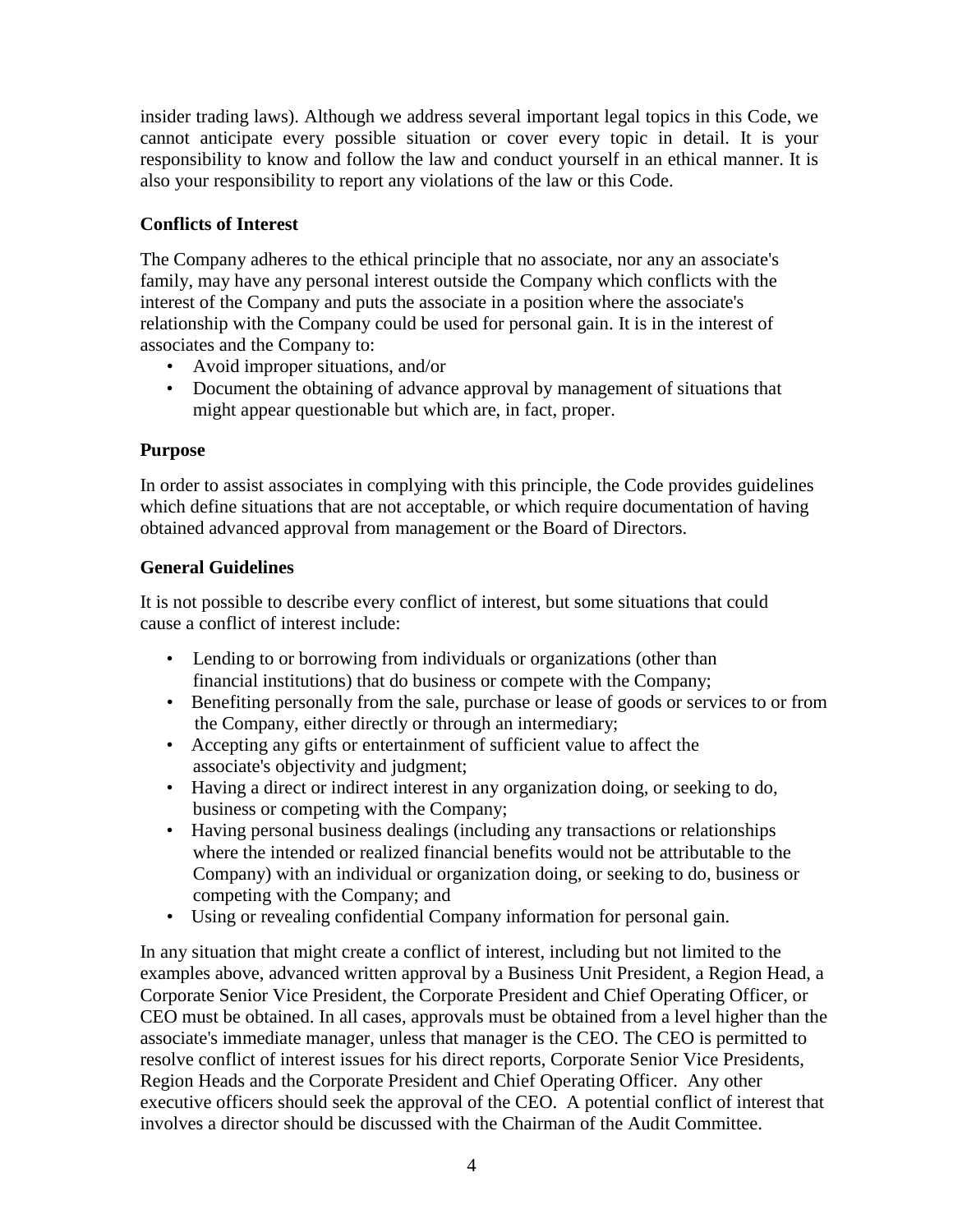Any situation that involves an associate of a company acquired by the Company should be reported as soon as practical.

In any situation which may constitute a conflict of interest, you must disclose the potential conflict of interest to your immediate manager, who has the responsibility to review the situation and report it to the Business Unit President, Region Head, or Corporate Senior Vice President, or the Corporate President and Chief Operating Officer, or CEO for determination as to whether or not the situation is detrimental to the Company.

# **Doing Business with Family Members**

A conflict of interest may arise if family members work for a supplier, customer or other third party with whom we do business. It also may be a conflict if a family member has a direct or indirect interest in a supplier, customer or other third party with whom we do business. A "direct or indirect interest" is defined below. Before doing business on our behalf with an organization

in which a family member works or has a direct or indirect interest, an associate must disclose the situation to his or her supervisor and discuss it with them. Document the approval if it is granted. If the only interest you have in a customer or supplier is because a family member

works there, then you do not need to disclose the relationship or obtain prior approval unless you deal with the customer or supplier.

"Family" or "family members" include your spouse, parent, sibling, children, equivalents through marriage, a person receiving domestic partner benefits by virtue of his or her relationship to you, or any member of your household.

# **Guidelines on Gifts**

Gifts from individuals or organizations having or seeking a business relationship with the Company are generally discouraged. Gifts include gifts of merchandise, free or discounted services performed for associates or an associate's family, or free or discounted vacation facilities or equipment received from individuals or organizations having, or seeking, a business relationship with the Company. The following rules apply:

- Associates must not accept cash gifts.
- Gifts of merchandise or services may be accepted subject to these limitations:
	- Gifts valued at \$300 or less may be accepted without advance approval.
	- Gifts valued at more than \$300 in the aggregate may be accepted, but only with the advance written approval of the appropriate manager. Such gifts must be reported on the annual questionnaire.

# **Guidelines on Entertainment**

The Company recognizes that a reasonable amount of entertainment of CBIZ associates by individuals or organizations having or seeking a business relationship with the Company is a normal part of business practices and courtesy. Entertainment includes meals and events, e.g. concerts, sports event, golf outings, etc., provided by individuals or organizations having, or seeking, a business relationship with the Company. Such entertainment is subject to the following rules:

• Entertainment tied directly to business activity valued at \$300 or less may be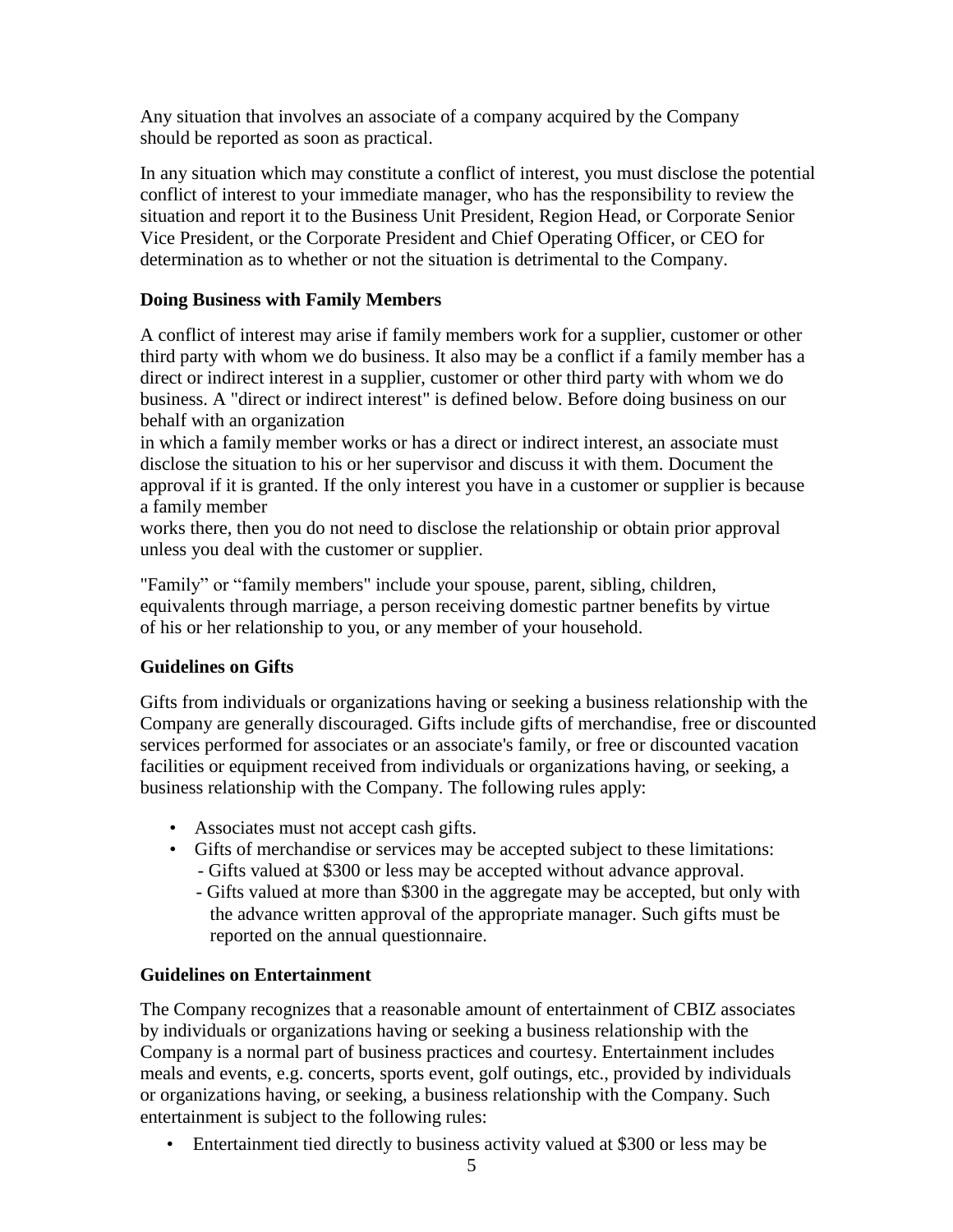accepted without advance approval.

- Entertainment tied directly to business activity valued at more than \$300 may be accepted only with advance approval, and must be reported on the annual Conflict of Interest questionnaire.
- Entertainment more than two times annually by the same individual or organization or related individuals or organizations, or events involving air transportation or overnight accommodations, regardless of amount, must be approved in advance and must be reported on the annual questionnaire.
- Any other entertainment valued at \$300 or more in the aggregate must be approved in advance reported on the annual questionnaire.

## **Guidelines on Associate Interests in Organizations Seeking to do business with the Company**

The Company recognizes that some associates have interests in organizations, outside the Company. Direct or indirect interests include an interest as an owner, partner, security holder, option holder, director, officer, associate, consultant, borrower or lender (other than financial institutions) or trustee or beneficiary of a trust, but does not include an interest as a security holder of less than 1% of the outstanding stock or other security of a publicly owned entity whose securities are regularly traded on the open market. The Company has no wish to interfere with or prohibit such business interests. The following guidelines are intended to avoid even the appearance of impropriety when organizations in which you have an interest seek to do business with the Company:

- If you have a direct or family interest in an organization that seeks to do business with the Company you are required to report the situation in writing prior to the organization initiating contact with the Company.
- If such a situation is reported involving an associate, then the appropriate manager is responsible for evaluating the situation and providing approval or disapproval of the business relationship.
- If the business relationship is approved, the written approval shall include information on the basis for selection, e.g. competitive quotes. In the case of real estate lease renewals a statement from CBIZ Gibraltar Real Estate Services, LLC as to the reasonableness of the lease should be obtained.
- Such relationships must also be reported on the annual questionnaire.

#### **Loans**

Unlawful extensions of credit by our company in the form of personal loans to our executive officers and directors are prohibited. All other loans by our company to, or guarantees by our company of obligations of, CBIZ, Inc. officers with the title of Vice President or above must be made in accordance with established company policies approved by our the Audit Committee of the Board of Directors.

### **Outside Employment**

Outside employment and interests could give rise to a conflict of interest with respect to an associate's employment with CBIZ. Outside employment and interests may detract from the business opportunities or reputation of CBIZ, or they may adversely affect an associate's job performance. Consequently, you must notify your supervisor of an intention to accept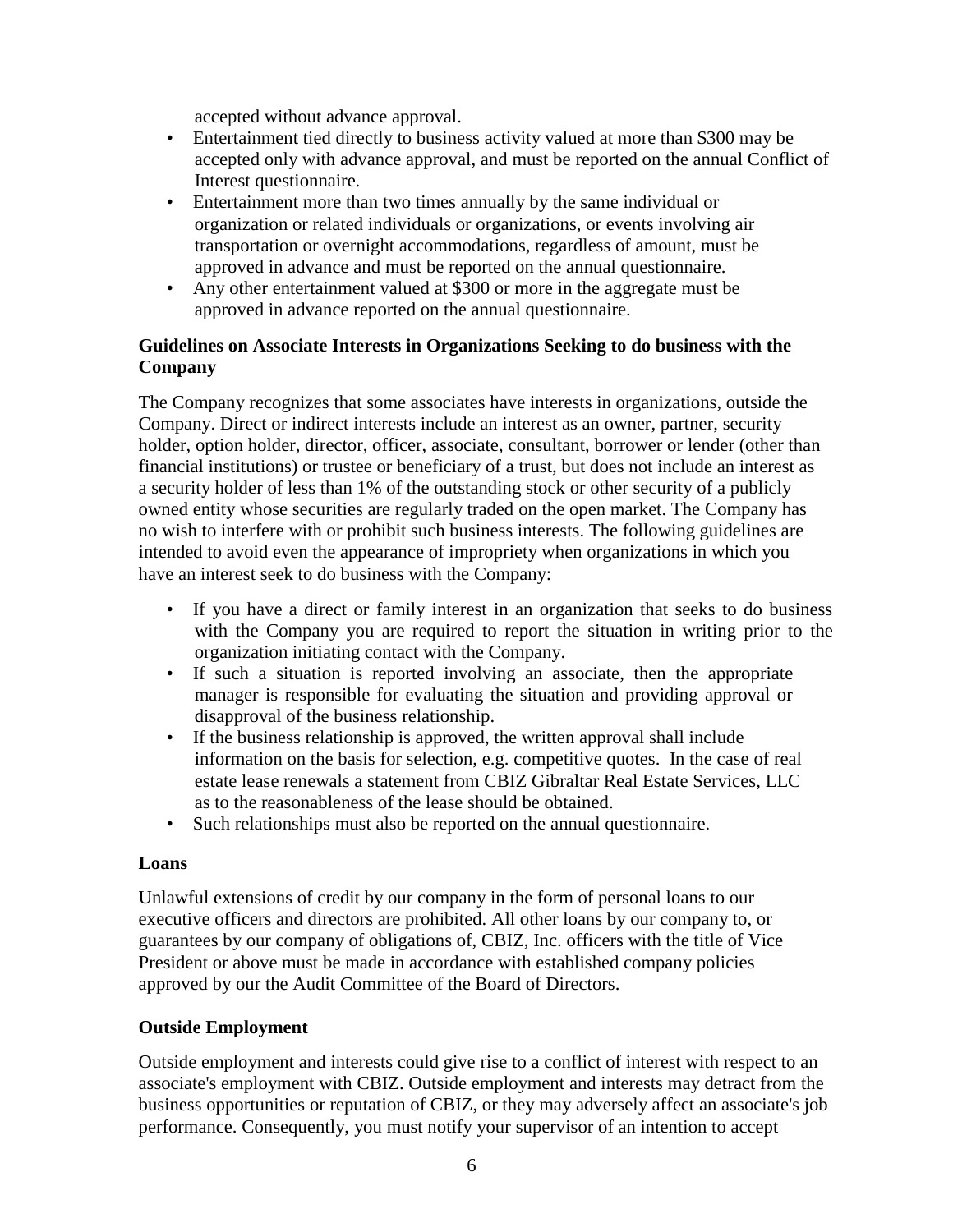supplemental employment prior to accepting any position so a decision can be made as to whether a conflict of interest exists. Associates should complete a Report of Dual Employment form for their supervisors' review. Any such employment will be subject, but not limited to, the Company's Code of Professional Conduct and Ethics Guide and any other active employment agreements.

# **Service on Boards**

Serving on local religious, civic, or cultural boards is encouraged as long as it is not a conflict of interest. Serving on the board of any organization whatsoever that receives attest services from one of the associated CPA firms is prohibited.

Serving as a director of another business entity may create a conflict of interest. Being a director or serving on a standing committee of some organizations, including government agencies, also may create a conflict.

Before accepting an appointment to the board or a standing committee of any organization, you must:

- Obtain the approval of your immediate supervisor and the head of your operating unit; and
- Ask the CBIZ Legal Department to perform a conflict check to ensure no conflicts are created. Send your conflict check requests to [ewisbar@cbiz.com;](mailto:ewisbar@cbiz.com) and
- If you are employed by a CBIZ unit which has an administrative services agreement with a CPA firm, you must also be in compliance with such firm's policy regarding service on boards or committees.

If not conflicts are present, the appointment may be accepted. This rule does not apply to the non-employee Directors of CBIZ, Inc.

### **Business Opportunities**

Business opportunities relating to the kinds of products and services we usually sell or the activities we typically pursue that arise during the course of your employment or through the use of our property or information belong to us. Similarly, other business opportunities that fit into our strategic plans or satisfy our commercial objectives that arise under similar conditions also belong to us. You may not direct these kinds of business opportunities to our competitors, to other third parties or to other businesses that you own or with which you are affiliated.

### **Annual Questionnaire**

Each year, the Board of Directors and designated associates will complete a "Conflict of Interests Questionnaire." Corporate Internal Audit will develop and distribute the questionnaire. The Audit Committee of the Board of Directors will review the results to determine if associate relationships and transactions are consistent with this procedure. Failure to properly complete the questionnaire may be grounds for disciplinary action, including, where appropriate, termination of employment.

If you have any questions concerning a potential conflict of interest, contact the appropriate manager who will have to evaluate your potential conflict.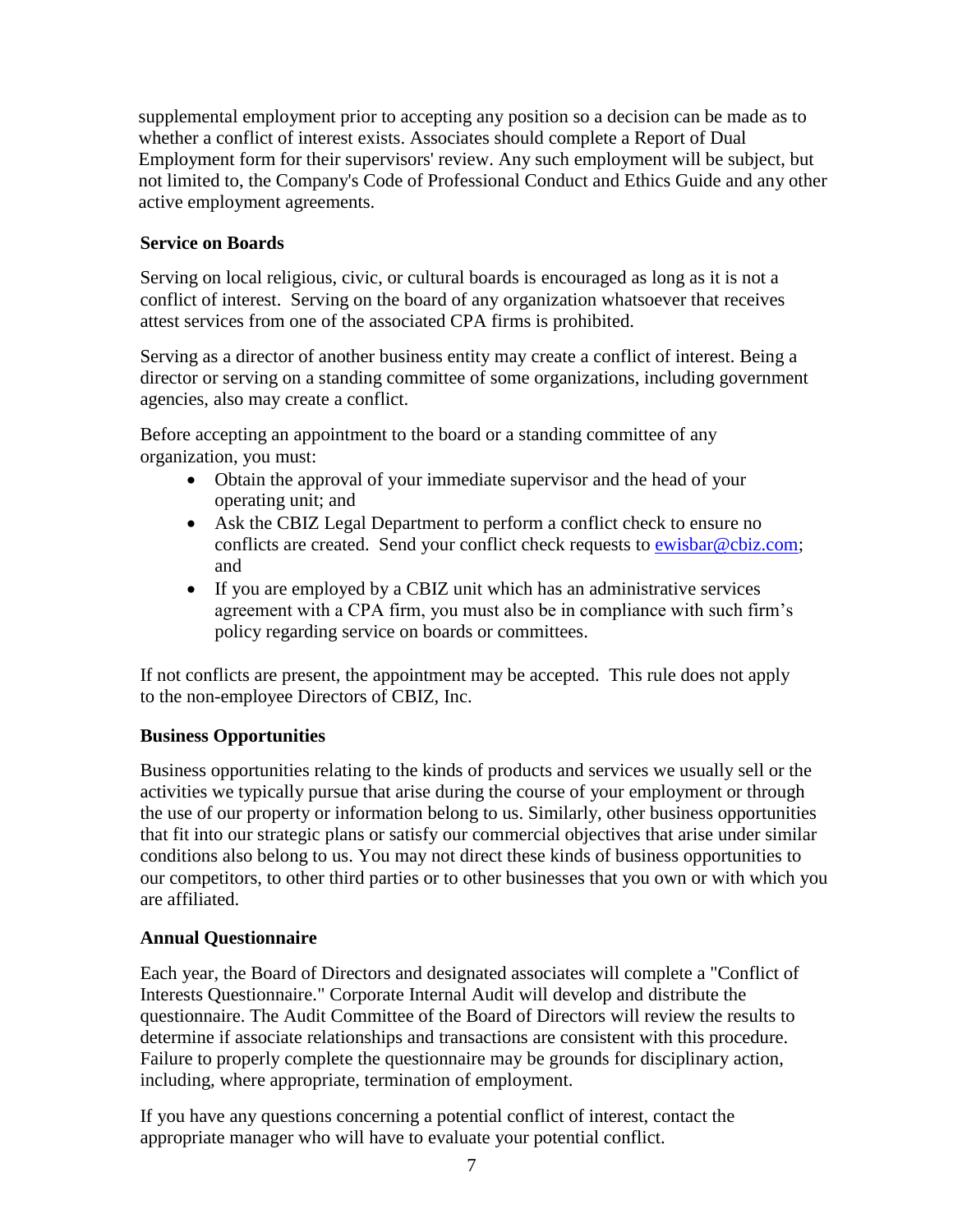## **Insider Trading**

CBIZ obeys all laws with respect to the disclosure of material, non-public information. Information is considered material if a reasonable investor would consider it important to his or her decision to buy, sell or hold CBIZ stock. Generally, material information is any type of information that could reasonably be expected to affect the market price of our securities.

Both positive and negative information may be material. Examples of material information include:

- earning estimates (including changes of previously announced estimates)
- a significant change in our operations, projections or strategic plans
- a significant potential merger or acquisition
- a potential sale of significant assets or subsidiaries
- the gain or loss of a major supplier or customer
- a significant new product or business line
- a significant pricing change in our products or services
- a declaration of a stock split, a public or private securities offering by us or a change in our dividend policies or amounts
- a change in senior management
- an actual or threatened major lawsuit

Non-public information is information that is not generally available to the investing public. If you are aware of material, non-public information about CBIZ, you may not, either directly or indirectly through your families or others, purchase or sell CBIZ securities.

In addition to being prohibited from buying or selling our stock or other publiclytraded securities when you are in possession of material inside information, you are also prohibited from disclosing such information to anyone else (including friends and family members) in order to enable them to trade on the information. In addition, if you acquire material inside information about another company due to your relationship with us, you may not buy or sell that other company's stock or other securities, or advise anyone else to trade in the securities of that other company, until such information is publicly disclosed and sufficiently disseminated into the marketplace.

If doubt exists about whether the information is material or has been released to the public, do not trade until you have consulted with an attorney in the legal department. If you violate the rules prohibiting insider trading, you may be subject to disciplinary action by the Company in addition to serious civil and criminal fines and penalties.

### **Accuracy of Company Records**

All information you record or report on our behalf, whether for our purposes or for third parties, must be done accurately and honestly. All of our records (including accounts and financial statements) must be maintained in reasonable and appropriate detail, must be kept in a timely fashion, and must accurately and appropriately reflect our transactions. Falsifying records or keeping unrecorded funds and assets is a severe offense and may result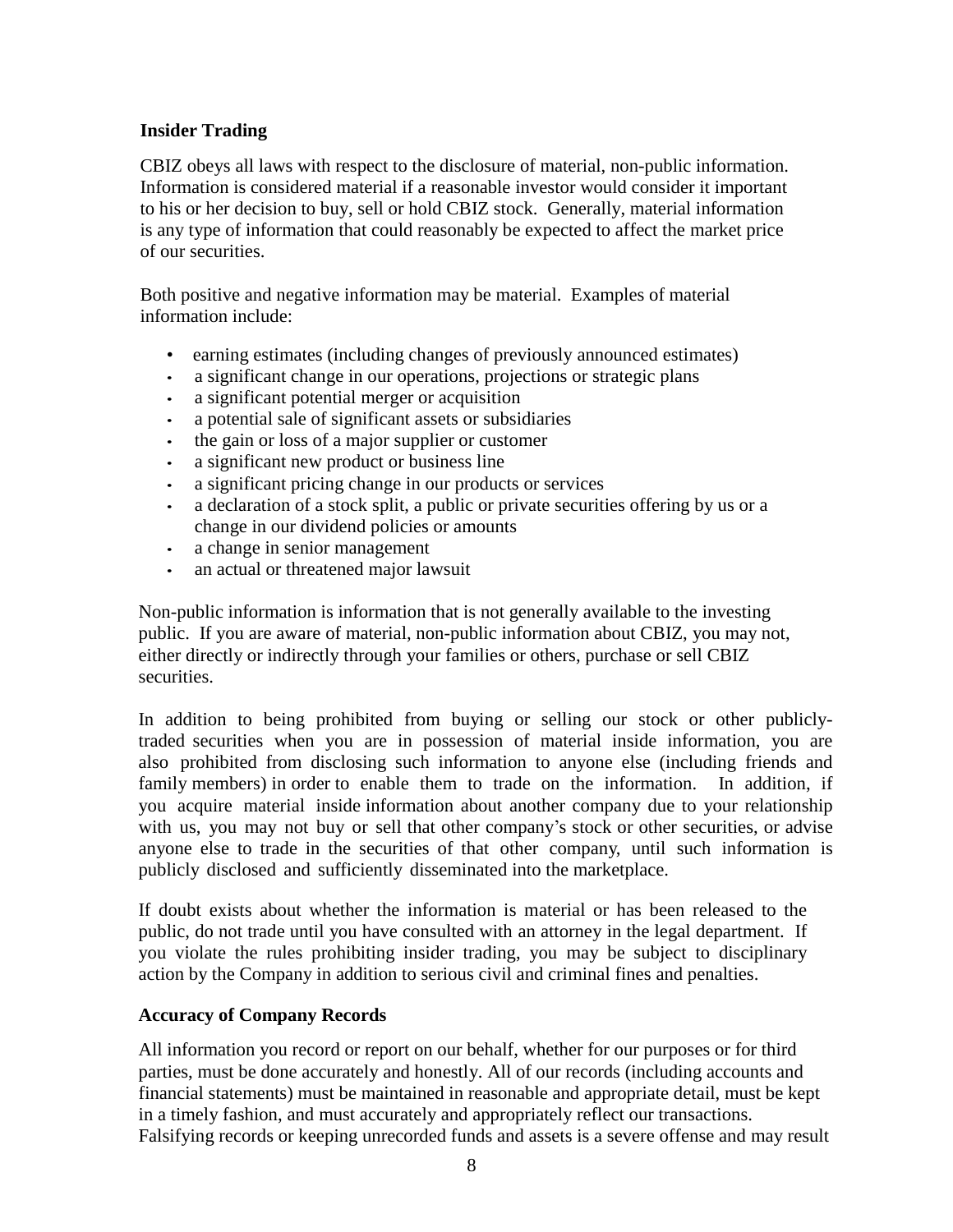in prosecution and/or loss of employment. When a payment is made, it can only be used for the purpose specified in the supporting document.

Information derived from our records is provided to our stockholders and investors as well as government agencies. Thus, our accounting records must conform not only to our internal control and disclosure procedures but also to generally accepted accounting principles and other laws and regulations, such as those of the Internal Revenue Service and the U.S. Securities and Exchange Commission (the "SEC"). Our public communications and the reports we file with the SEC and other government agencies should contain information that is full, fair, accurate, timely and understandable in light of the circumstances surrounding disclosure.

Our internal and external auditing functions help ensure that our financial books, ecords and accounts are accurate. Therefore, you should provide our accounting department, internal auditing staff, audit committee and independent public accountants with all pertinent information that they may request. We encourage open lines of communication with our Audit Committee, accountants and auditors and require that all our personnel cooperate with them to the maximum extent possible. It is unlawful for you to fraudulently influence, induce, coerce, manipulate or mislead our independent public accountants for the purpose of making our financial statements misleading.

### **Complaints**

Under federal law, CBIZ has provided associates with a telephone hotline to anonymously report accounting, internal control and auditing complaints to the Audit Committee of the Board of Directors. The CBIZ Employee Ethics Hotline is maintained by Security Voice, an outside agency not affiliated with the Company. A special toll-free number and website will enable CBIZ employees to report violations of the Code, particularly those regarding questionable accounting or auditing matters to a specially trained third-party; callers will not be talking to a CBIZ employee when they call. Other types of complaints (for example, human resources issues or suggestions for improving CBIZ non-financial processes) should be directed to the appropriate resources within your business unit or the corporate office. The CBIZ Employee Ethics Hotline is available 24 hours a day, seven days a week. You may choose to remain anonymous when calling the hotline and any employee who reports possible or actual wrongdoing in good faith will not be retaliated against if they choose to share their identity. Associates may report a complaint by dialing 1-866-255-2611 or by visiting the Security Voice website at [www.securityyoice.com/reports.](http://www.securityyoice.com/reports) The CBIZ Internal Audit Department will provide the Audit Committee with a report of all complaints received and the results of its investigation.

### **Media Policy**

It is the policy of CBIZ that all associates refrain from talking to members of the media on Company-related issues. If a media representative contacts you, you are expected to refer all inquiries to the CBIZ Director of Media Relations or to your Business Unit Leader.

As a publicly traded company, consistency and clarity of message is critical in preserving the Company's reputation throughout the business public and press. Furthermore, CBIZ is subject to regulatory disclosure rules relative to the dissemination of non-public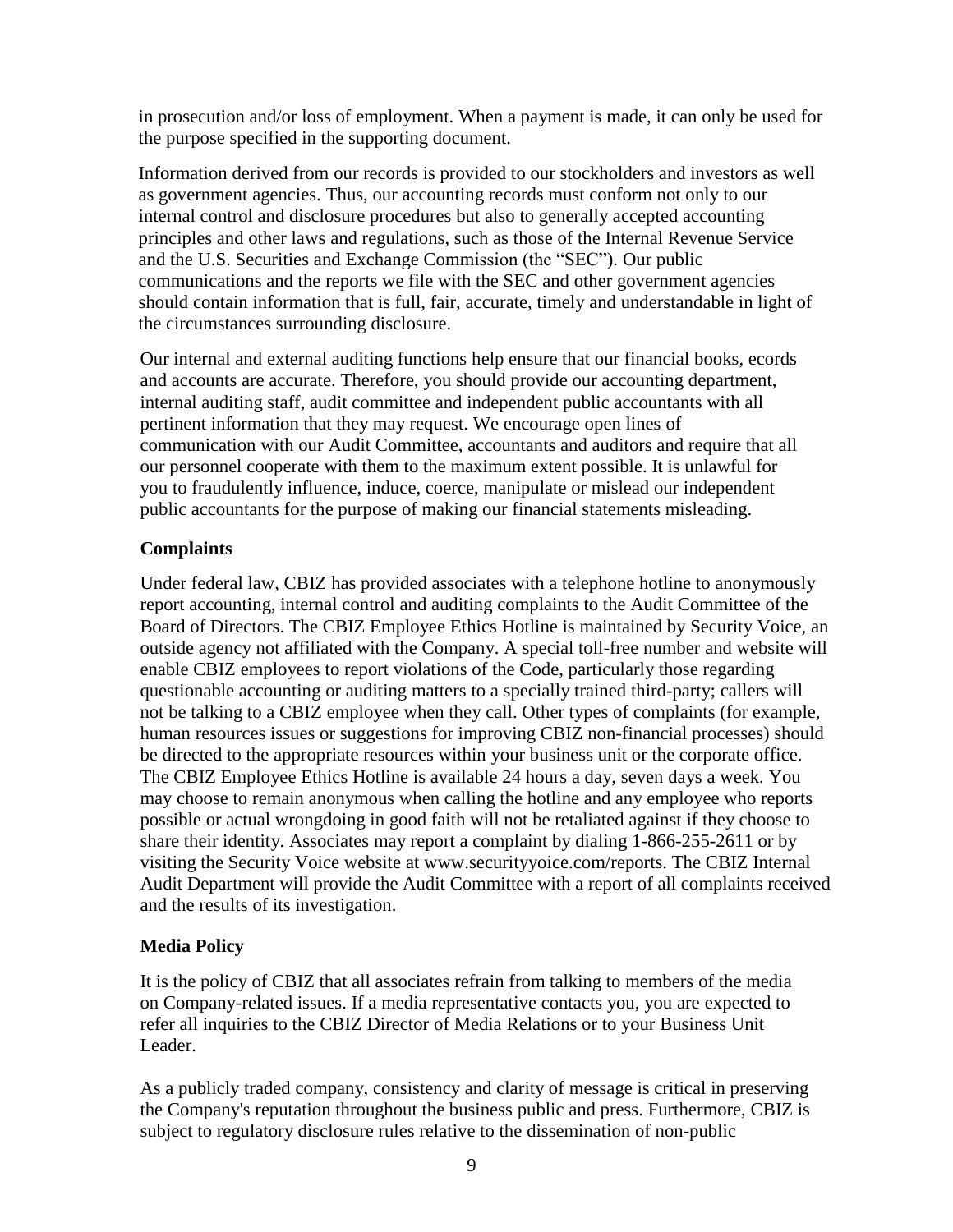information. Any information that is not widely known or has not been publicly disclosed may be considered insider information and has the potential to affect the stock price.

Associates are prohibited from releasing any non-public Company-related information in the public arena. If an associate discloses inside information, whether to an industry or local publication or to an Internet message board, he or she is selectively disclosing information to that forum's audience rather than the general public, potentially providing a trading advantage for this audience.

Selective disclosure also raises potential liabilities. When material information is disclosed inadvertently, it may be the Company's responsibility to disseminate the information immediately, even if the Company is not ready to do so. The release of material, non-public information may seriously undermine the Company's efforts to maintain full, fair and consistent disclosure and preserve realistic investor expectations.

Our common interest is to see CBIZ share prices reflect the Company's positive growth potential. By keeping the investment community accurately apprised of the Company's progress, investors are better able to properly value CBIZ stock.

For more information about our media policies, you should refer to our Media Policy and Procedures. This policy is available on our intranet.

### **Unacceptable Activities**

We expect each associate to act in a mature and responsible way at all times. Please see your supervisor if you have any questions concerning any work or safety rules.

Violation of Company rules or unacceptable behavior, misconduct or performance can result in disciplinary action up to and including discharge. Some of the more obvious and serious unacceptable activities include, but are not limited to:

- Violation of Company rules.
- Any actions that are extreme in nature and obviously detrimental to CBIZ's efforts to operate profitably.
- Violation of the Workplace Substance Abuse Policy.
- Possession of firearms, weapons or explosives on Company property or in any Company vehicle.
- Engaging in criminal conduct; acts of violence; making threats of violence toward anyone associated with CBIZ; fighting, horseplay or provoking a fight; negligent damage of property, negligence or any careless action which endangers the life or safety of others.
- Refusing to cooperate with an internal or legal investigation.
- Insubordination or refusing to obey instructions issued by management pertaining to your work.
- Refusal to accept or assist with a special assignment.
- Threatening, harassing, intimidating or coercing fellow associates on or off premises at any time for any purpose.
- Engaging in an act of sabotage.
- Causing the destruction or damage of Company property, information, or the property of fellow associates, customers, suppliers or visitors in any manner.
- Theft or misappropriation of Company property or the property of fellow associates;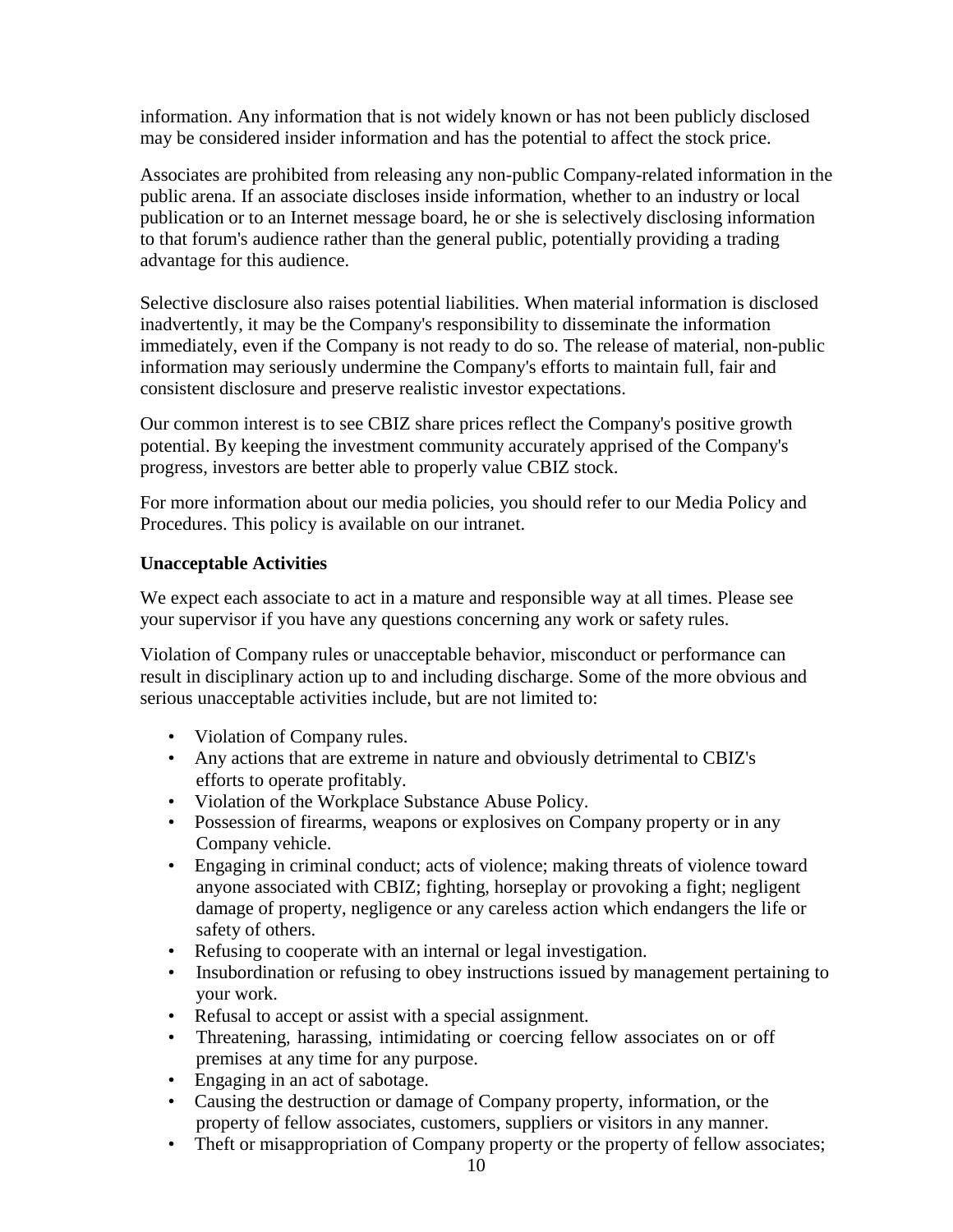unauthorized possession or removal of any Company property; unauthorized use of Company equipment or property for personal reasons; using Company equipment for personal profit.

- Dishonesty; falsification or misrepresentation on your application for employment or other work records; lying about sick or personal leave; falsifying reason for a leave of absence or other data requested by CBIZ; alteration of Company record or other Company documents.
- Violation of non-disclosure agreement; giving confidential or proprietary CBIZ information to competitors or other organizations or to unauthorized CBIZ associates; working for a competing business while a CBIZ associate; breach of confidentiality of personnel information.
- Deliberate neglect of duty.
- Sleeping on the job.
- Use of abusive, unprofessional or insulting language toward another associate or customer.
- Failure to report to work for two consecutive days without notifying your supervisor or failure to provide satisfactory evidence to your supervisor for the purpose of your absence.
- Excessive tardiness (more than three a year) and/or absenteeism; failure to follow appropriate procedures for reporting absences and tardiness; or failure to call in sick on a daily basis.
- Violation of security or safety rules or failure to observe or practice safety rules or practices.

### **Company Property**

Respect and protection of both Company and associates' personal property is everyone's concern. It is expected that associates will take appropriate care of Company equipment at all times and do everything possible to avoid damage to the equipment and associated media. Intentional destruction of equipment or media will result in immediate termination of employment.

No Company supplied information, furniture, equipment or supplies should be used for personal use, nor removed from the physical confines of CBIZ, unless your supervisor approves it and your job specifically requires its use. Computer equipment, including laptops, may not be used for personal benefit - this includes word processing and computing functions.

Please report any missing or damaged property to your supervisor immediately. The Company is not responsible for loss or damage of your personal property.

#### **Confidential Information**

Our customers and suppliers entrust CBIZ with important information relating to their businesses. The nature of this relationship requires respect for confidentiality, even after associates leave our employment. By safeguarding the information received, CBIZ earns the respect and further trust of our customers and suppliers.

Confidential materials provided to you during employment including, but not limited to, Company procedures, client information, associate information, marketing plans, fee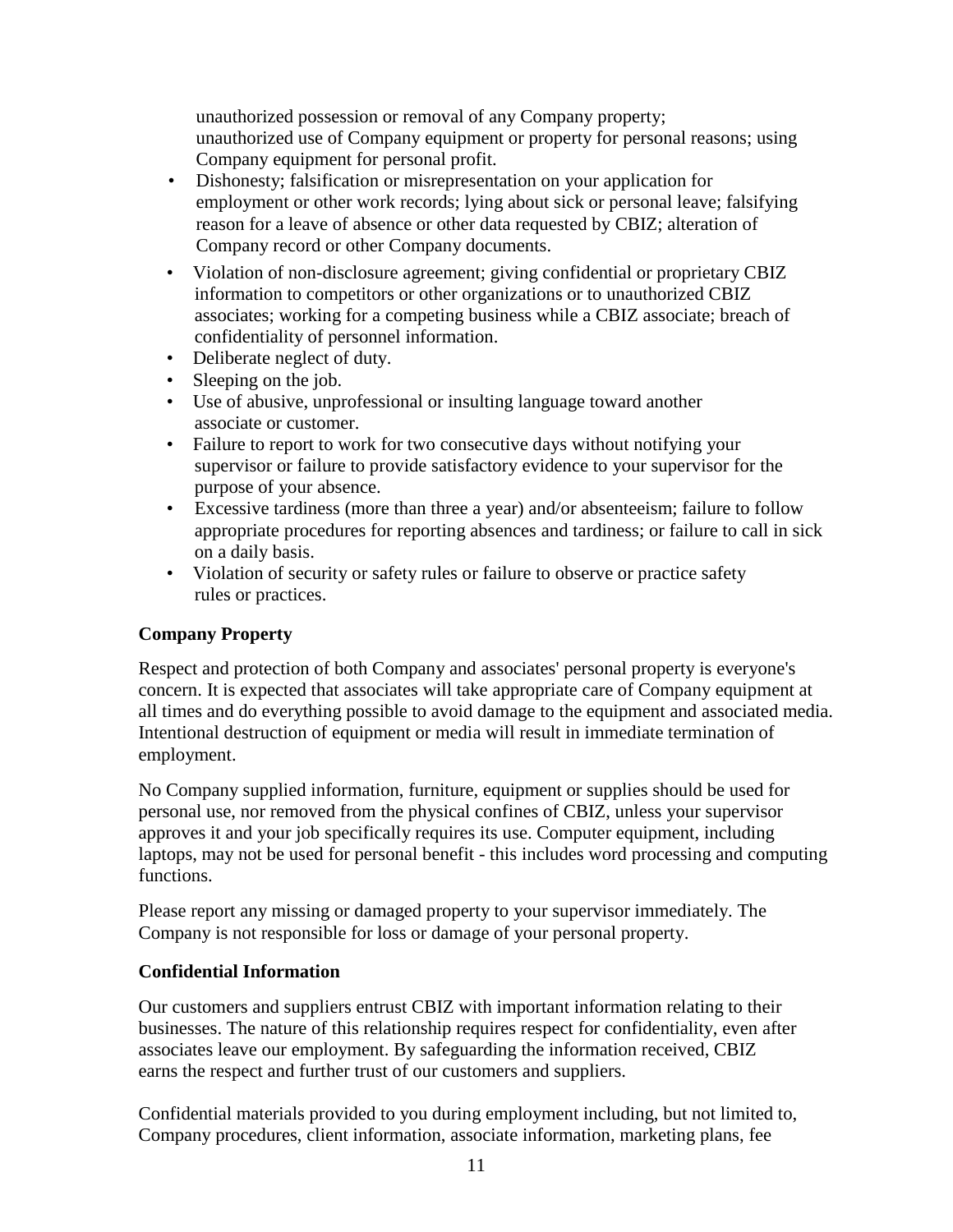information and any other non-public information that might be of use to competitors or harmful to the Company or its customers if disclosed shall not be divulged during employment or after termination of employment without written authorization by an officer of the company. Any information developed or received by an associate is also considered confidential material and covered under this policy.

Any violation of confidentiality seriously injures CBIZ's reputation and effectiveness. Therefore, please do not discuss CBIZ confidential business information with anyone who does not work for us, and never discuss business transactions with anyone who does not have a direct association with the transaction. If someone outside the Company asks questions that you are not comfortable answering due to confidentiality issues, please refer them to the highest level of local management.

All CBIZ employees, regardless of job or classification, will be held to the highest standard of confidentiality and non-disclosure. As a result, all CBIZ employees will be required to sign a CBIZ Confidentiality Agreement barring the employee from using or disclosing confidential information to any party, whether internal or external, unless required by law or otherwise authorized by an officer of the CBIZ. Any associate who improperly uses or discloses trade secrets or confidential business information will be subject to disciplinary action, up to and including discharge and/or legal action, even if he or she does not actually benefit from the disclosed information.

### **Personal Relations**

The success of CBIZ depends upon the quality of the relationships between the Company, our associates, our customers, our suppliers, our stockholders and the general public. Regardless of your position, you are a CBIZ ambassador. The more goodwill you promote, the more our customers will respect and appreciate you, our Company and its products and services. You must conduct business honestly and fairly and not take unfair advantage of anyone through any misrepresentation of material facts, manipulation, concealment, abuse of privileged information, fraud, or other unfair business practice.

Here are several things you must do to help give customers a good impression of CBIZ:

- Deal with customers in a professional, courteous and respectful manner.
- Communicate pleasantly and respectfully with other associates at all times.
- Follow-up on requests and questions promptly, provide professional replies to such inquiries, and perform all duties in an orderly and professional way.
- Take great pride in your work and enjoy doing your very best.

These are the building blocks for your continued success, as well as the success of our Company. Failure to comply with these rules may be grounds for corrective action up to and including termination.

# **Personal Appearance**

It is the policy of CBIZ that all associates will present the image of professionalism to our customers, vendors, and peers reflective of our overall business standards.

The attire should be businesslike, well coordinated at all times and appropriate for the job being performed (work situation), particularly if your job involves dealing with external